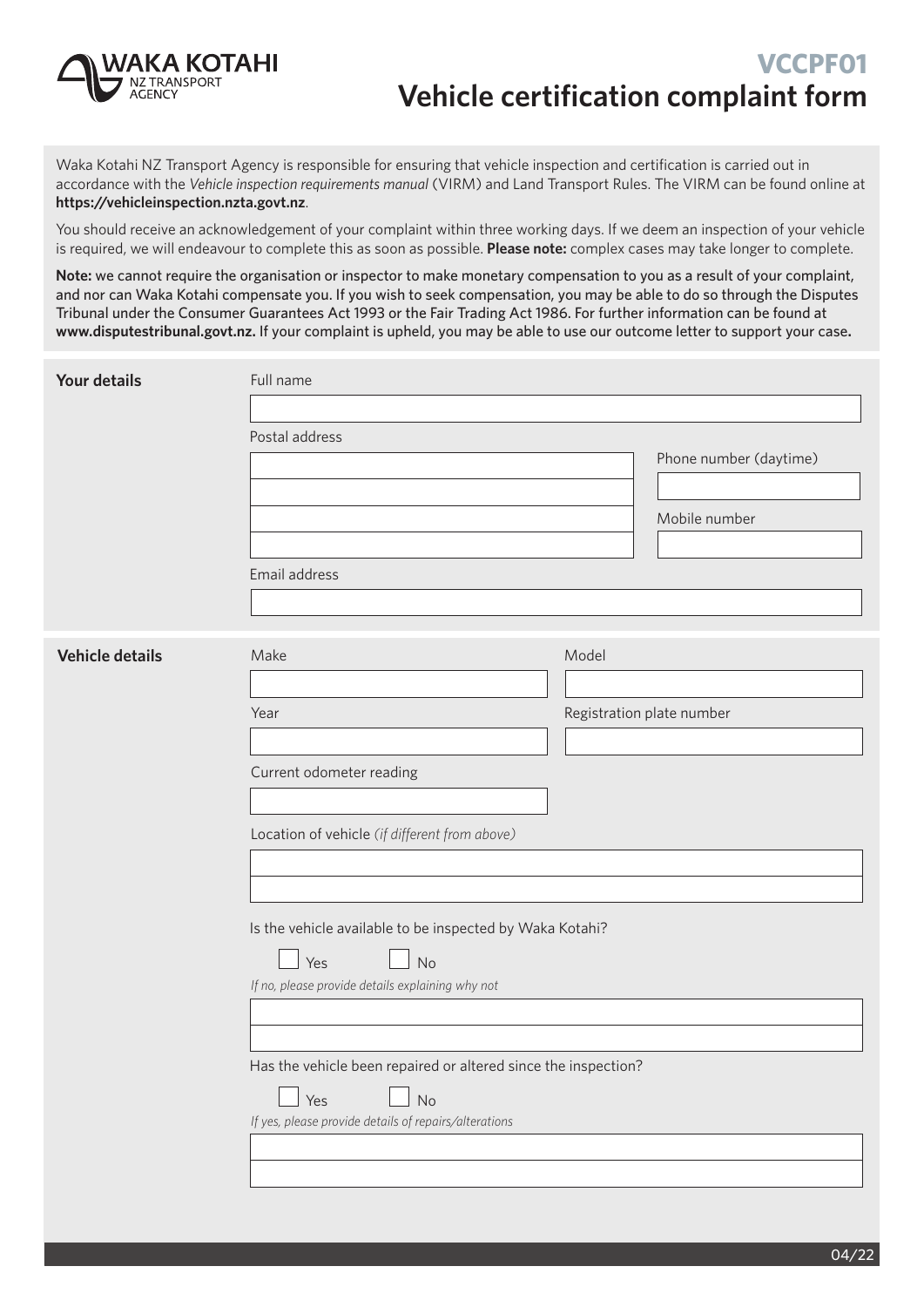| <b>Tyres and wheels</b>                                                               | Is the complaint in regard only to tyres or wheels? (see Note 1)<br>No<br>Yes                                                                                                                                                         |
|---------------------------------------------------------------------------------------|---------------------------------------------------------------------------------------------------------------------------------------------------------------------------------------------------------------------------------------|
| <b>Complaint against</b><br>(Vehicle inspector/certifier/<br>inspecting organisation) | Name<br>Address<br>Where possible, you should attempt to resolve the issue with the inspecting organisation<br>before submitting a complaint to Waka Kotahi.<br>Have you tried to resolve the issue with the inspecting organisation? |

 $\Box$  Yes  $\Box$  No

| Please provide a        |
|-------------------------|
| detailed description of |
| your complaint          |

*(continue on a separate sheet if necessary)*

To speed up the processing of your complaint, please include the following supporting information (where available):

- checksheets
- LVV forms (if applicable)
- vehicle condition assessments
- pre-purchase inspection documents
- photos of the WoF/CoF label (front and back)
- receipts for any repairs carried out
- photos of damage/ vehicle faults.